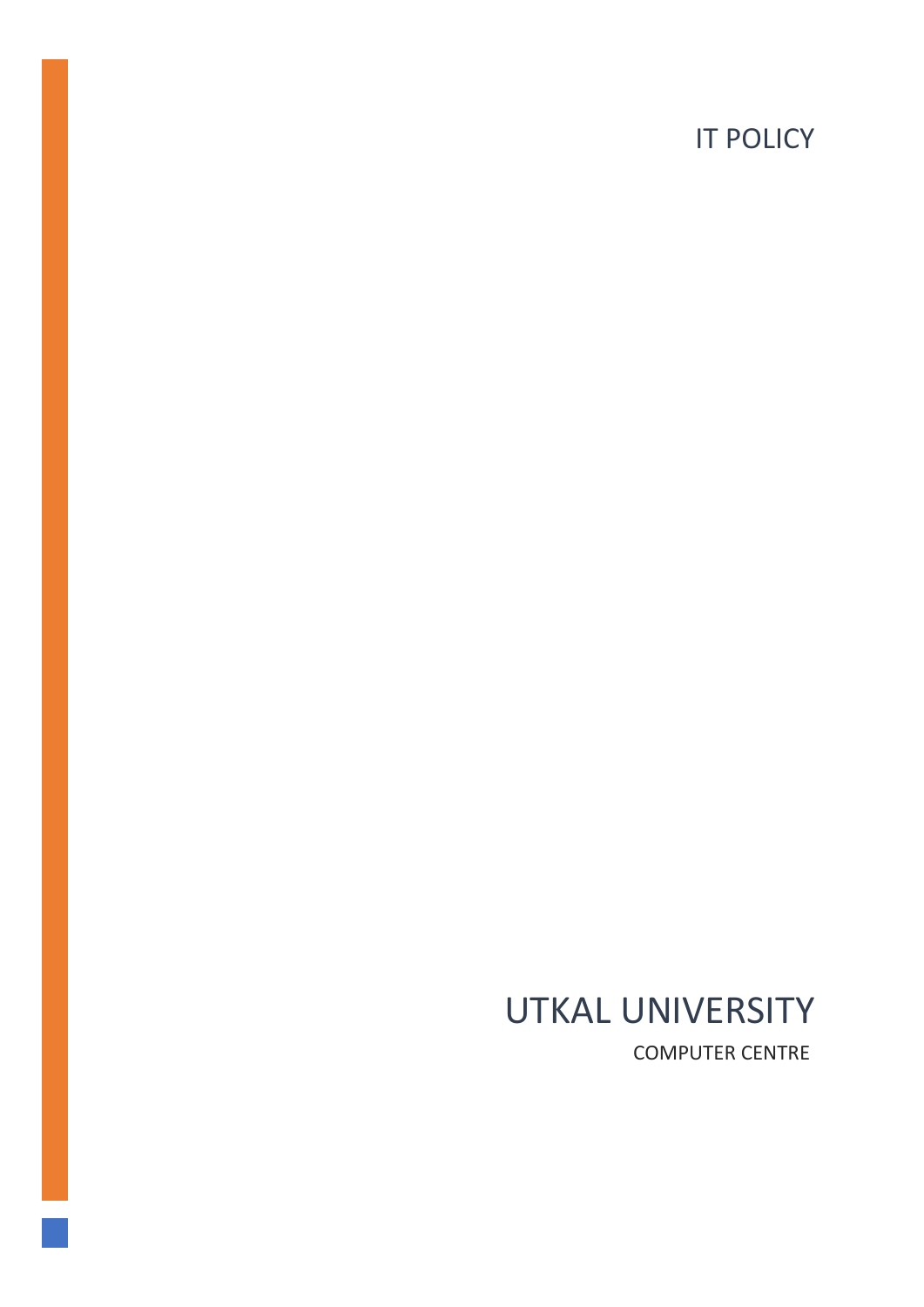#### Contents

| Data integrity and confidentiality policy for System Manager/Network Administrators 11 |
|----------------------------------------------------------------------------------------|
|                                                                                        |

<u> 1980 - Jan Alexandria (</u>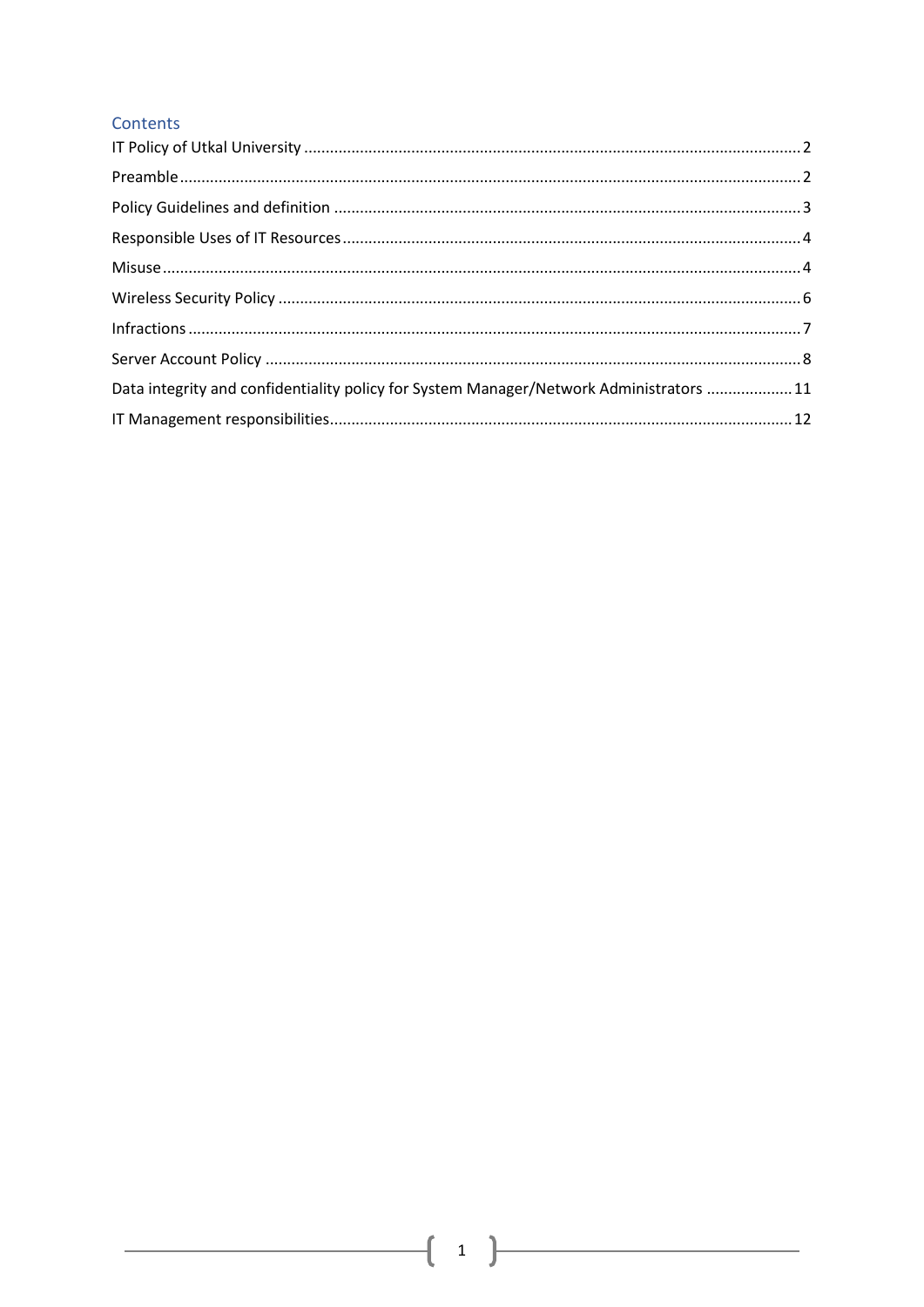## <span id="page-2-0"></span>IT Policy of Utkal University

#### <span id="page-2-1"></span>Preamble

Utkal University's Computing Facilities are related to symbolic computations, communications and network access, but not limited to, e-mail and Internet access. Computer Centre (CC) provides these services to facilitate the research, education and administrative efforts of its members and staff. To this end the Computer Centre (CC) provides support in networking and information resources for its teaching as well as administrative community. The Computer Centre undertakes security and monitoring measures to preserve the integrity and performance of its networking and computing resources.

Use of any UTKAL UNIVERSITY technology resource can be made by authorised persons as long as this usage is in compliance with University IT policy and all local, state and central government laws governing telecommunication. Failure to comply may result in the closure of an account, with further discretionary action taken by the Vice-Chancellor of the University, if\_necessary.

In order to protect the integrity of the UTKAL UNIVERSITY communications network and its systems, any proof of unauthorised or illegal use of any UTKAL UNIVERSITY network device and/or computer and/or its accounts can warrant an investigation. Users may voluntarily cooperate with the Computer Centre staff in such investigations. If necessary, User's files, accounts and/or systems will be investigated only by a person, persons or a committee designated for each case separately by the Vice Chancellor of UTKAL UNIVERSITY.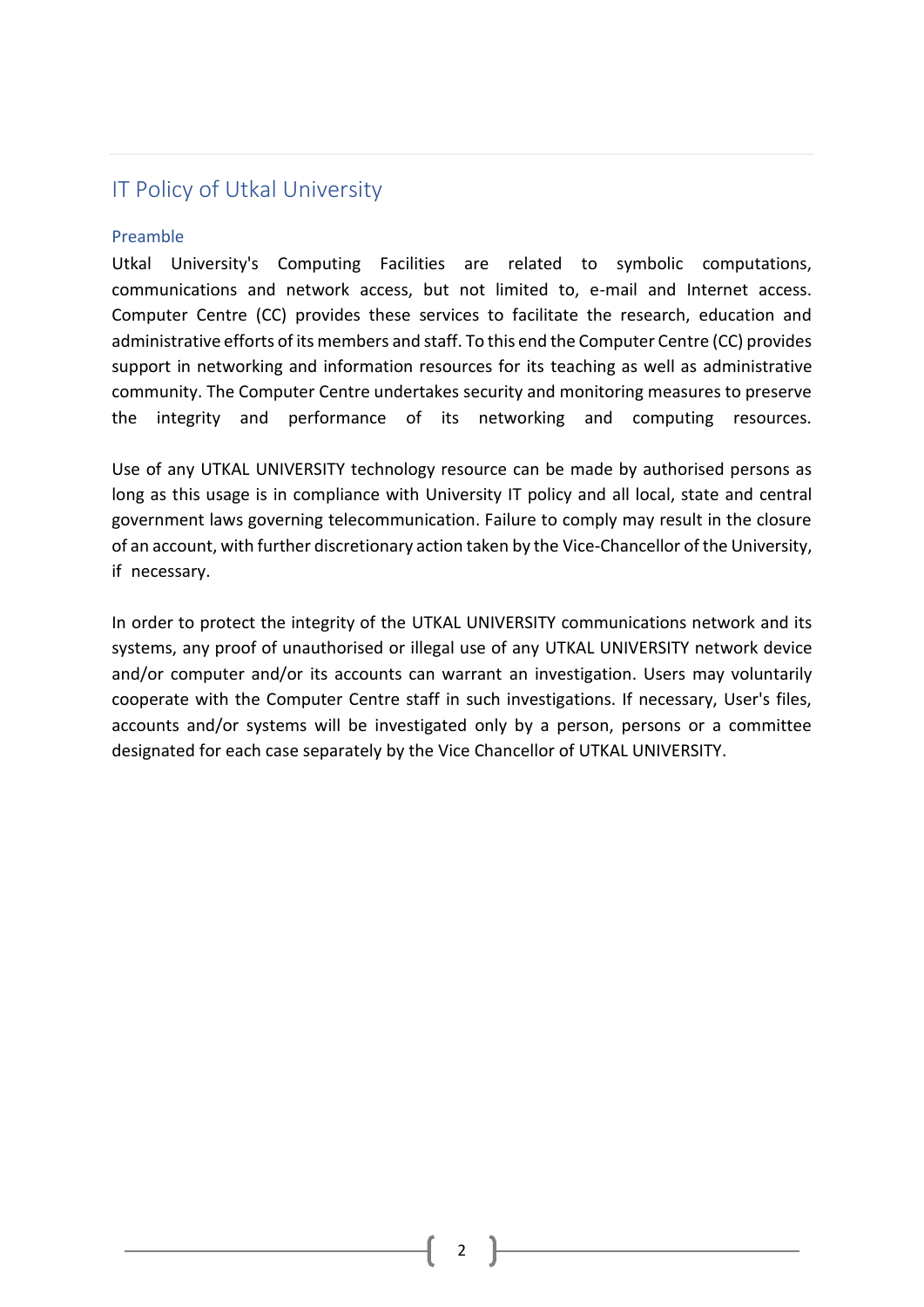## <span id="page-3-0"></span>Policy Abbriviations and definitions

The following items describe general abbriviations and definitions of UTKAL UNIVERSITY's IT Policy.

#### **Purpose:**

computing facilities are to be provided by UTKAL UNIVERSITY and its centres, departments and Centre of Excellence or Schools in support of the research, teaching, administration and public services according to the mission of the University.

#### **Users:**

users of UTKAL UNIVERSITY computing facilities are to be limited primarily to UTKAL UNIVERSITY's academic and other staff, students and visitors for purposes that conform to the requirements of the item above.

#### **IT Resources:**

IT resources includes any Software, Hardware, Networking and other assets owned or hired by the university, intended to be used for IT based applications and services.

#### **Entities:**

Entities means and includes all Academic and Administrative units of University, Academic Service Units and allsuch units within or outside University which use Information Technology (IT) resources of the University.

#### *Abbreviations:*

**CC:** Computer Centre, Utkal University

**Prof. I/C:** Professor In Charge, Computer Centre.

**Asst. Prof. I/C:** Assistant Professor In Charge, Computer Centre.

**System Manager I/C:** System Manager In Charge, Computer Centre.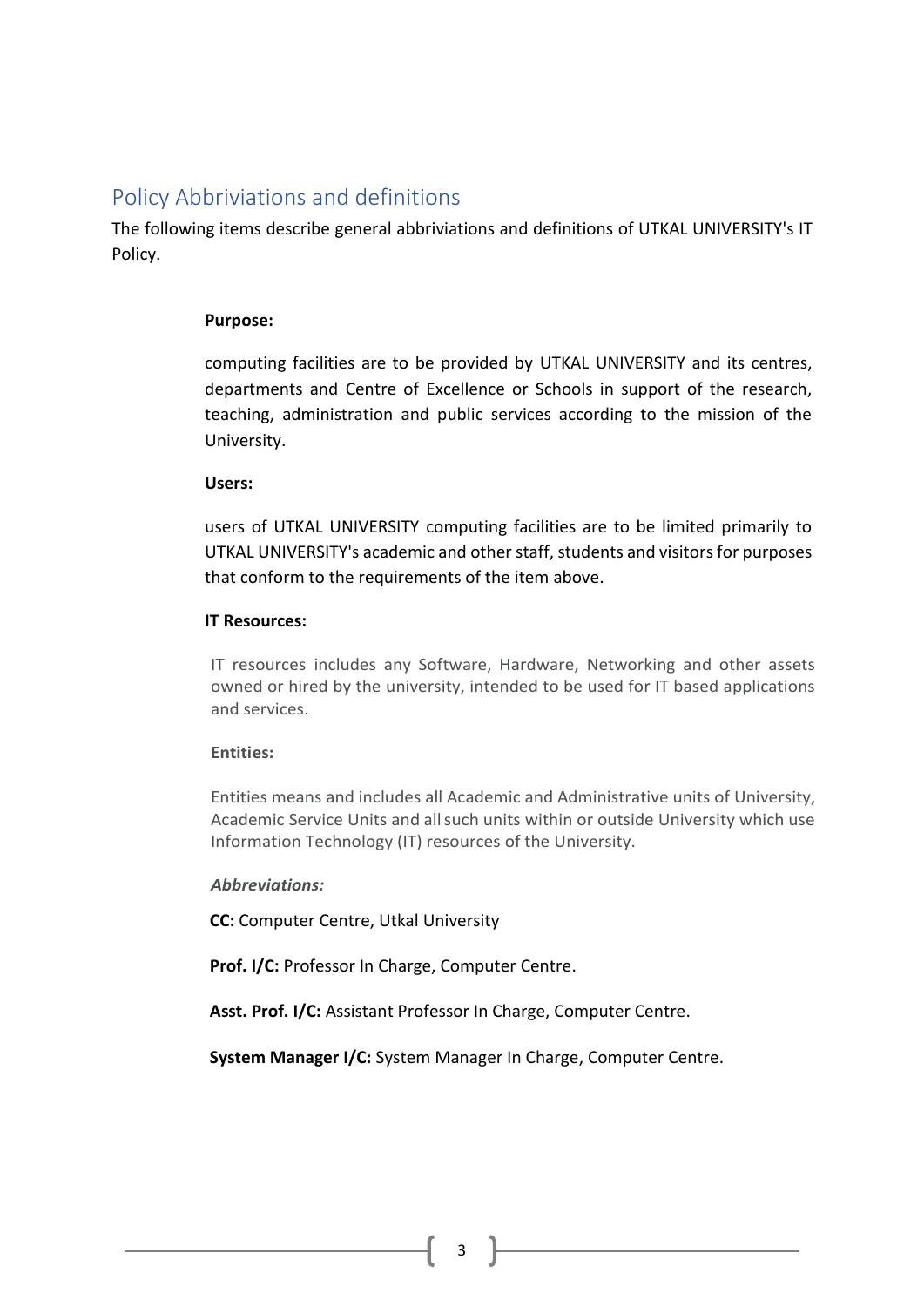## <span id="page-4-0"></span>Responsible Uses of IT Resources

#### **Policy Statement**

UTKAL\_UNIVERSTY\_requires\_employees(permanent /contractual) who use its information technology resources to do so in a responsible manner, abiding by all applicable laws, policies, and regulations.

#### **Policy Scope**

All users of UTKAL UNIVERSITY including guest users.

#### **Policy Information**

UTKAL UNIVERSITY employees are provided computing, networking, and information resources for use as business tools to support their efforts to meet their employment-related objectives. In keeping the view of freedom with responsibility, employees assume responsibility for their appropriate usage and are responsible for exercising good judgment regarding the reasonableness of personal use. Individuals are expected to be careful, honest, responsible, and civil in the use of computers and networks. Employees must respect the rights of others, respect the integrityof the systems and related resources, and use these resources in strict compliance with the local, state, central government laws, university policies, and contractual obligations. Using IT resources in the work environment in a manner that results in inappropriate conduct will be addressed as an employee performance issue, even if such conduct does not rise to the level of a university policy violation. Any use of university computers and networks by employees that is inappropriate to the workplace, or otherwise contributes to creating a harassing or uncomfortable workplace, or creates a legal risk, will subject the employee to counselling, formal disciplinary action and/or termination.

The university reserves the right to restrict the use of its IT resources and to remove or limit access to IT resources as required.

## <span id="page-4-1"></span>Misuse

Any usage which contravenes local, state and central government laws or violates norms of UTKAL UNIVERSITY usage will be treated as misuse. Two specific categories of misuse are listed below. All listed actions and others which effectively amount to the same are considered to be misuse of UTKAL UNIVERSITY's computing, communications and network facility.

#### **Misuse involving or amounting to attack on any devices, systems and/or networks**

1. Using the network to gain unauthorised access to any computer system.

2. Tapping phone or network transmissions (e.g. running network sniffers without authorisation).

3. Knowingly performing an act which will interfere with the normal operation of computers, terminals, peripherals or networks.

4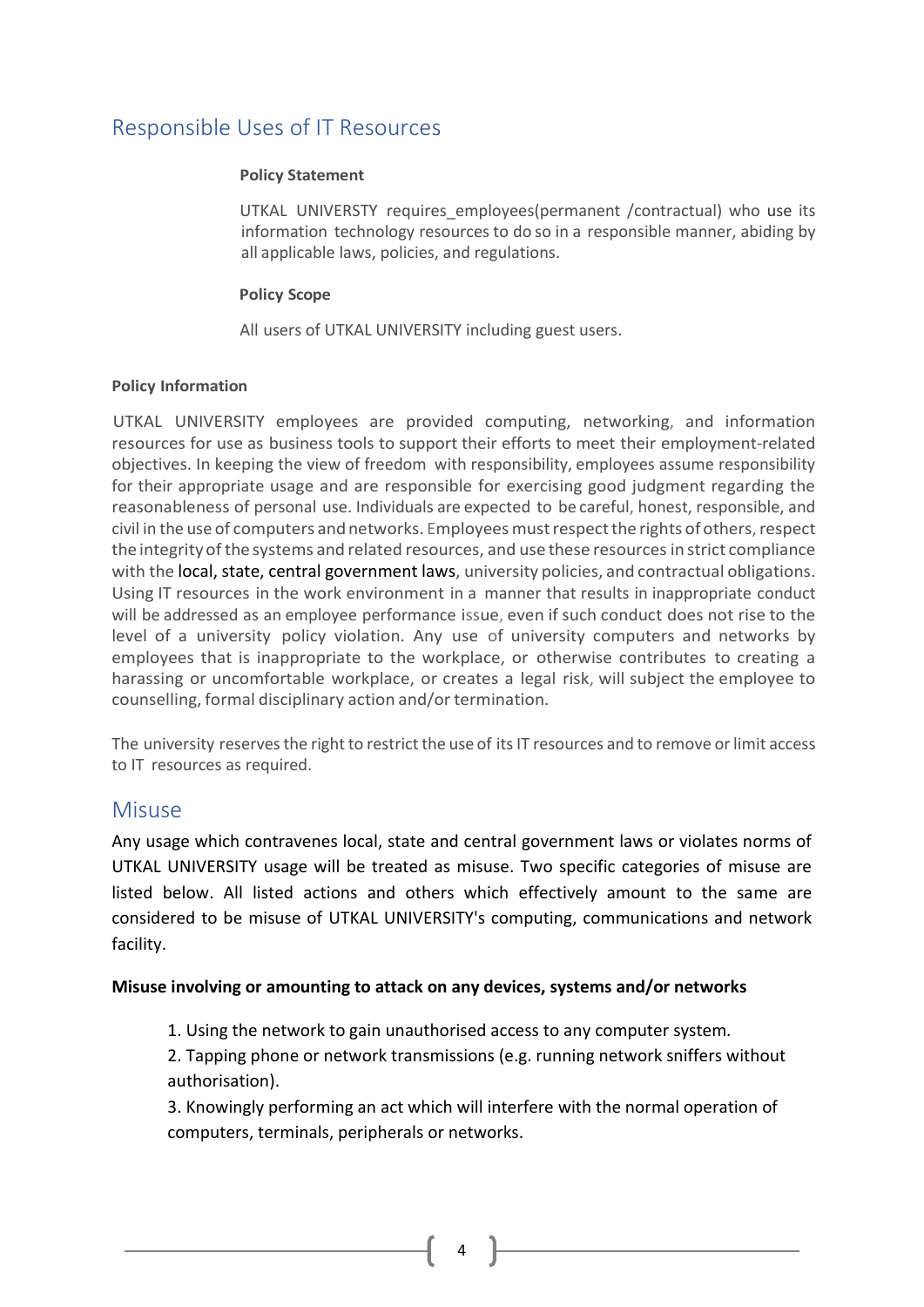4. Knowingly running, installing and/or giving to another user a program intended to damage or place excessive load on a computer system,

network device or network. This includes, but is not limited to, programs known as computer viruses, Trojan horses and worms.

5. Attempting to circumvent data protection schemes or uncover security loopholes.

6. Masking the identity of an account or machine.

7. Releasing a virus, worm or other program that damages or otherwise harms a device, system or network

8. Using UTKAL UNIVERSITY's resources for unauthorised purposes (e.g. using personal computers connected to the campus network to set up web servers for commercial or illegal purposes).

9. Unauthorised access to data or files even if they are not securely protected (e.g. breaking into a system by taking advantage of security holes, or defacing someone else's web page)

### **Other categories of misuse**

1. Using an account that the user is not authorised to use, or obtaining a password for a computer account without the consent of the account owner.

2. Providing any assistance to any person to facilitate unauthorised access to one or more files, accounts, computers, network devices or network segments.

3. Deliberate wasting of computer resources, but not limited to, like Internet bandwidth, CPU time, or excessively large (much more than 20-30 pages) print-outs. Please note that download of movies, music, on-line watching of movies or listening to music are disallowed. Download / upload using peer to peer protocol, visiting porno sites etc. is forbidden as is printing of text books, story books etc. Running of jobs not connected with UTKAL UNIVERSITY work/projects on computation severs is a similar deliberate misuse. Any other act not covered here will be discretion of the Professor I/C, Computer Centre.

4. Attempting to monitor or tamper with another user's electronic communications, or reading, copying, changing or deleting another user's files or software without explicit agreement of the owner.

- 5. Preventing others from accessing services.
- 6. Sending forged messages under someone else's name.
- 7. Employing a false identity for e-mail or other purposes.
- 8. Using email to harass others.
- 9. Charging the services availed of by a person to the account of another.

5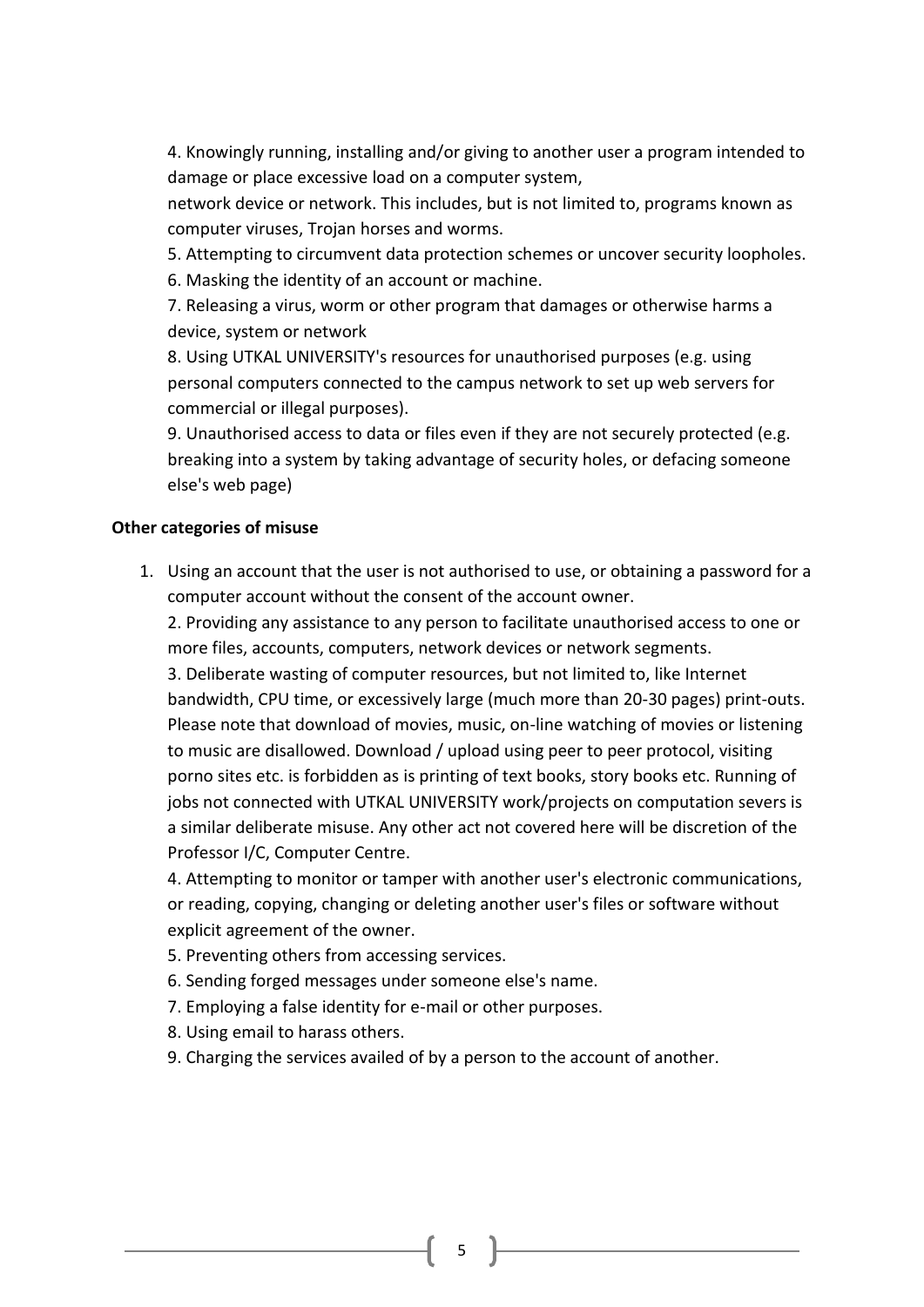#### <span id="page-6-0"></span>Wireless Security Policy

It is MANDATORY for departments deploying wireless network in UTKAL UNIVERSITY to implement secured access using one of the methods. Access to network/internet via wireless routers must be using one of the methods.

Wi-Fi Protected Access (WPA) OR Wired Equivalent Protection (WEP) AND Media Access Control (MAC) Filtering enabled access.

#### **General guidelines to be followed are as below:**

1. Provide the computer centre network group of your plan on wireless network deployment.

2. purchase only wireless access points and routers which comply to 802.1X standard.

3. Any user can reset the router to factory defaults and get access to router and network. Hence install the wireless router/access point in a secured place where physical access is not possible for general user.

4. Change the factory default administrator password of the wireless router/access point to a complex alphanumeric password.

5. Change the default Service Set Identifier (SSID) on all wireless routers/Access points to broadcast your department SSID s. This enables users to easily identify the access point to which they are connecting.

6. Deploy personal firewalls on all the remote access devices, such as laptops and enforce their continuous use. Ensure that user devices have up-to-date antivirus software security patches. Don't allow machines without protection on the network.

7. Enable DHCP server service on the wireless router using the IP range allotted to your department and disable the NATing feature on the wireless router. This will help in tracing the misbehaving laptop connected to the wireless router.

8. Upgrade the firmware of wireless router and access point as and when new security patches or new versions are released.

9. When disposing access points that will no longer be used, clear access point configuration to prevent disclosure of network configuration, keys, passwords, etc.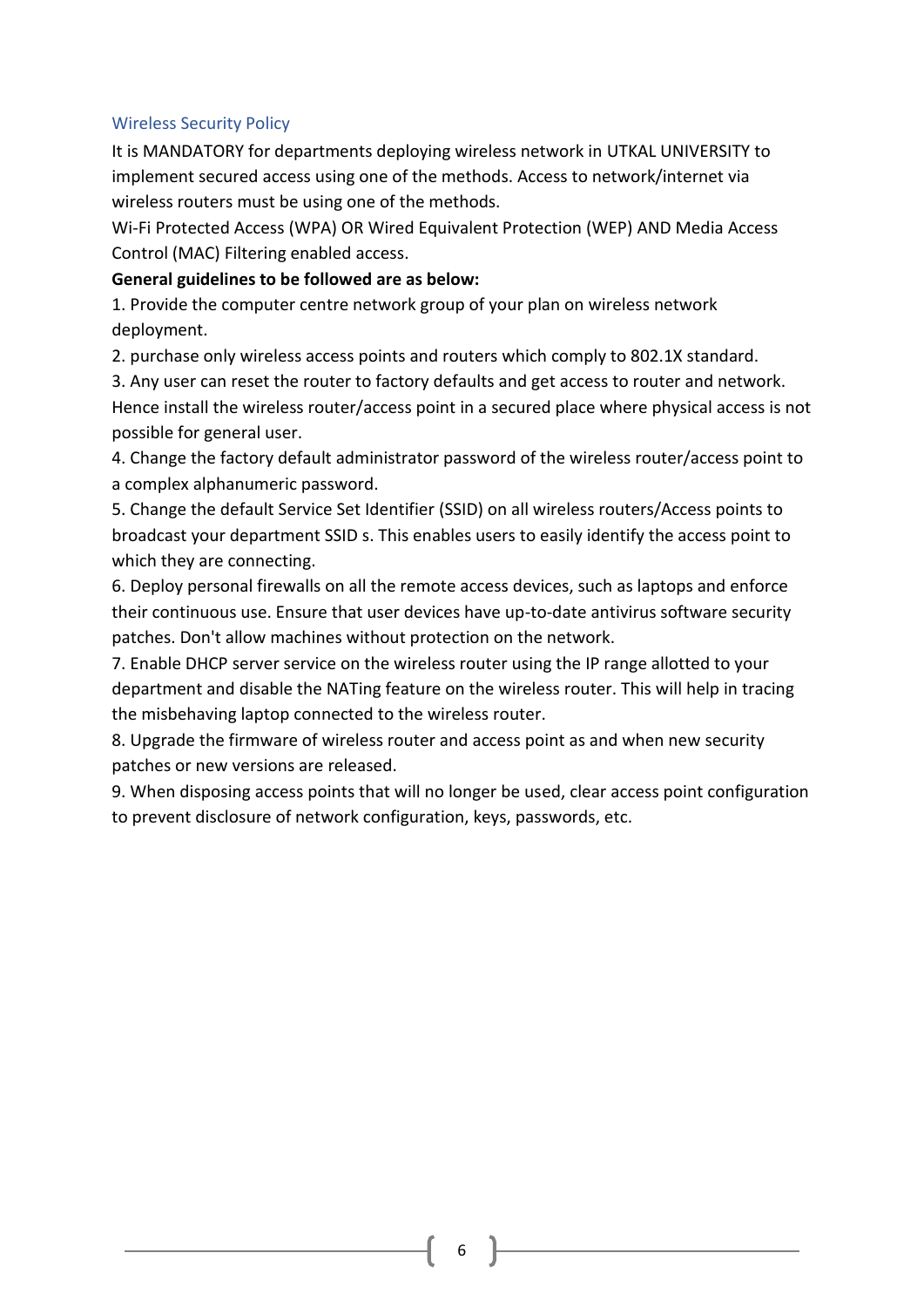#### <span id="page-7-0"></span>**Infractions**

The following actions will be taken in case of infractions of the UTKAL UNIVERSITY policies: 1. All cases of infractions of this policy and misuse of UTKAL UNIVERSITY computing, communications and network resources will be logged and a written record will be kept with the Computer Centre. Such reports can be used to take further action if necessary. 2. Minor infractions of this policy or those that appear accidental in nature will be typically handled informally by email or in-person discussions. If an infraction has been judged to be accidental, a note to this effect must be made in the log with the Computer Centre. 3. More serious infractions will be handled via formal procedures. 4. In case of misuse involving or amounting to attack on any devices, systems and/or networks, if there is any need for immediate response, then offending accounts, computers, network devices or network segments will be isolated or shut down according to reasonable technical criteria. Such decisions must be taken by the chairman of the advisory Committee in consultation with the Professor I/C of the Computer Centre. Justification for these steps must be recorded after the fact in the log kept by the Computer Centre.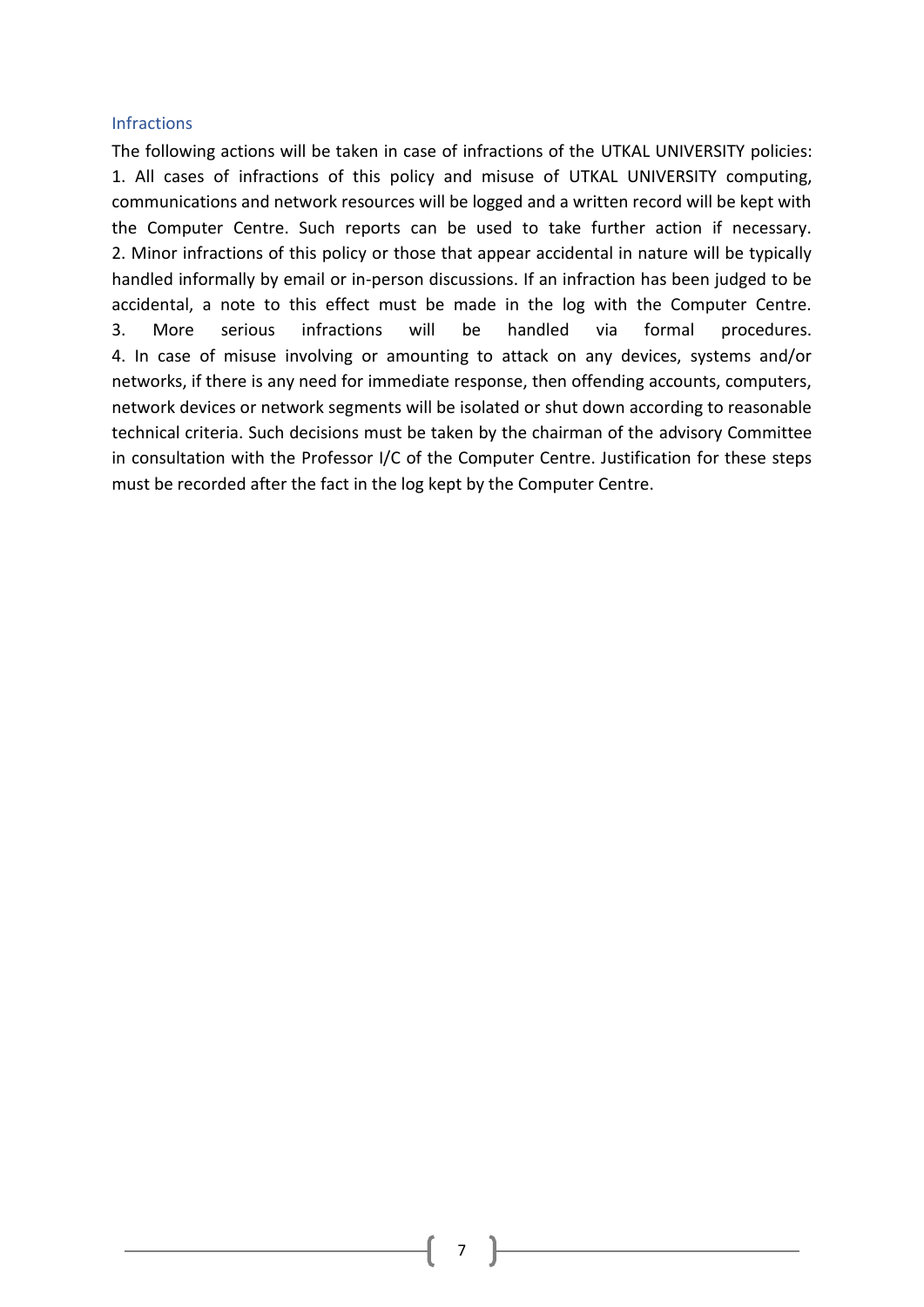# <span id="page-8-0"></span>Server Account Policy

Accounts on CC servers are broadly classified as personal and official. The policy is defined for each category of users coming under the broad classification.

Nomenclature used for categorizing the accounts on servers is given below

a) Account given on Mailhost server for an individual, is called personal e-mail account b) Account given for hosting an event is called official account.

c) Account given in the name of position, like Registrar, Chairman, Director etc. is called position account.

The policy is subject to modifications from time to time after necessary approval from Advisory committee of the Computer Centre.

## **A. Defined policy for Computer Centre (CC) servers**

1. Members of UTKAL UNIVERSITY may request a personal account on a CC server based on academic or administrative needs. Requests by persons not in UTKAL UNIVERSITY for accounts on CC servers will be entertained only under the following circumstances:

> 1. If they are representatives or employees of vendors who are helping to set up a utility for which a purchase order has been issued.

> 2. Members of other academic Universities in India, if they are collaborating with permanent faculty of UTKAL UNIVERSITY.

2. Personal accounts on Mailhost and Webserver will be given only to the Permanent/Regular employee of UTKAL UNIVERSITY with a valid employee code issued by the UTKAL UNIVERSITY administration and which exists on the Payroll of the University, when the academic or administrative need is documented. The CC will create and abide by a written standard operating procedure for creation and closure of these accounts. Persons who are not Regular Employee of UTKAL UNIVERSITY cannot have personal accounts on Mailhost or the webserver.

3. Members of UTKAL UNIVERSITY may be given a personal account on a CC server other than the mailhost only if they have a valid personal account on the mailhost. Persons who are not Regular Employee of UTKAL UNIVERSITY may be given a personal account on other CC servers only if the request is countersigned by the Registrar of UTKAL UNIVERSITY. For non-members in category 1.1, the countersigning member of UTKAL UNIVERSITY will be the person in charge of CC operations. For non-members in category 1.2, the countersigning member of UTKAL UNIVERSITY must be a faculty collaborator with a valid personal mailhost account. All requests for accounts by persons in category 1.2 will be forwarded to the CC for a decision. 4. All personal accounts are meant for a single person. For every personal account on the mailhost, mail should be deliverable to [accountName]@utkaluniversity.ac.in as well as [accountName]@utkaluniversity.ac.in.

8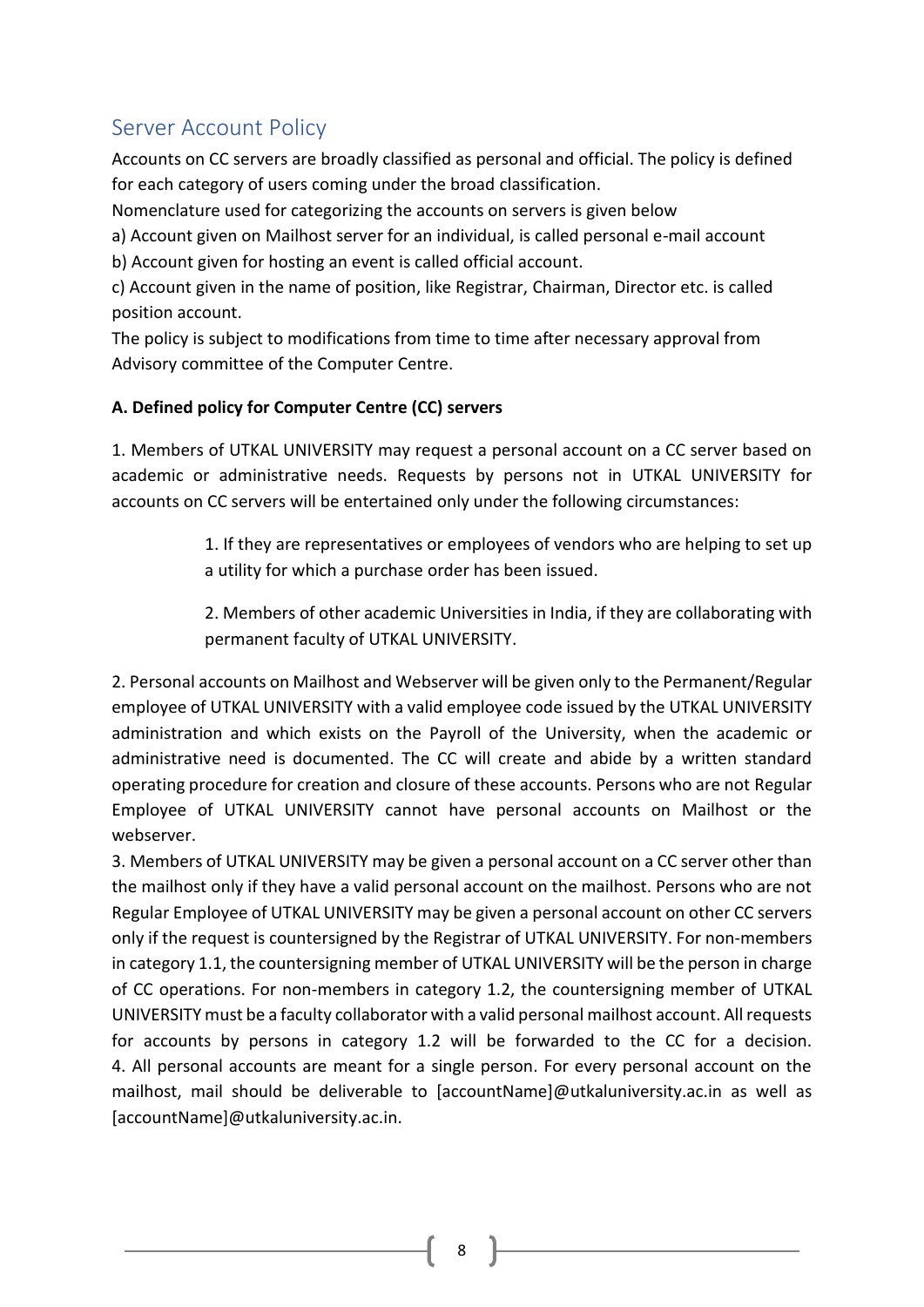5. Official accounts may be created on the mailhost, the webserver and the FTP server for

- 1. Events organized by UTKAL UNIVERSITY.
- 2. Positions within UTKAL UNIVERSITY.

In both cases, a complete list of people who will handle the accounts must be given as part of the account opening process. Each such person must have a valid personal account on mailhost. The CC will create and abide by a written standard operating procedure for creation and closure of these accounts.

6. Each account will have an expiry date on creation. The expiry and closure of an account will be automatic.

> 1. The expiry dates for personal accounts given to all UTKAL UNIVERSITY employees will be 6 months after the date of superannuation or termination of contract as computed from the data presented in University Website. Closure of a personal account will be accompanied by removal of all data on the webserver. The sole exception for automatic closure of an account will be for faculty accounts on the mailhost and webserver. These will be carried out according to the policy mentioned in the section-B of this document.

> 2. During the 6-month period between the retirement of a member of UTKAL UNIVERSITY and the closing of his/her mailhost account, an automated message should be sent to the sender of every mail received for the account stating the date on which the account will be closed, and the new address for the recipient, if it is available.

> 3. For non-member accounts created for the category 1.1, the account will be deleted as part of the acceptance process for the purchase.

> 4. For non-member accounts created for the category 1.2, the account duration will be mentioned at the time of creation and must not exceed 6 months.

> 5. Accounts for events will expire 6 months after the end of the event. Organizers may request extension by a further period of 6 months. The data on the webserver associated with the account will not be removed unless requested by the organizers.

> 6. Accounts for positions within UTKAL UNIVERSITY will be locked on the earliest date of retirement or end of employment of the persons handling the account unless it is demonstrated and documented that password have been changed so that no non-employee can use the account.

> 7. The Professor I/C of the CC may authorize the immediate closure of an account if there is a security-based need for such an action. This action will be automatically reversed within two days unless the CC retrospectively authorizes such action.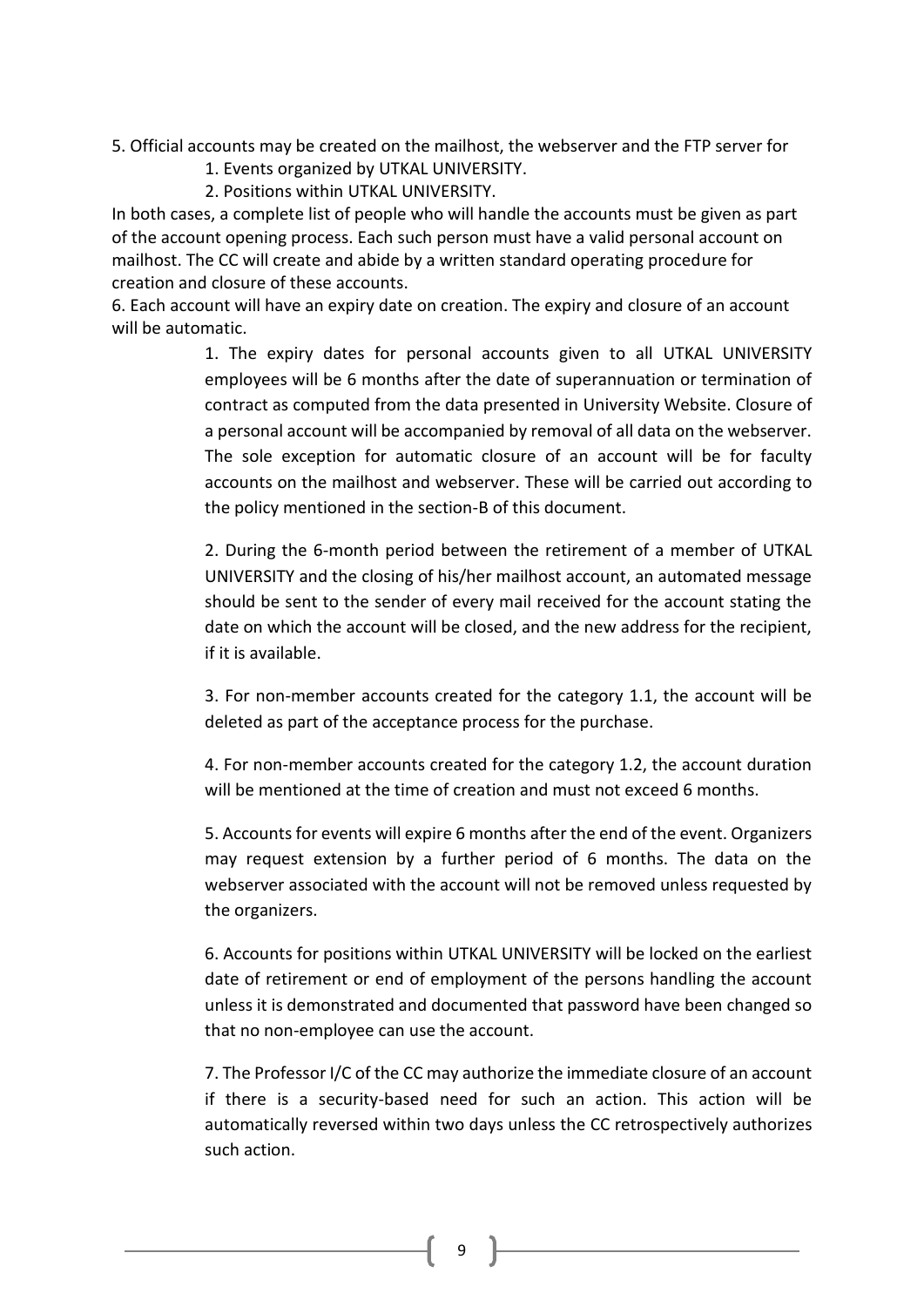8. Data associated with accounts will remain on long-term backups. Such data can be copied and released to old account holders with the approval of the Professor I/C, CC.

9. Personal accounts held by any person, and official accounts handled by him/her will be automatically locked on detection of a violation of UTKAL UNIVERSITY IT policy. Further disposition of these accounts will be decided on according to the procedure laid out in the UTKAL UNIVERSITY IT policy.

#### **B. Policy for superannuated UTKAL UNIVERSITY faculty members**

Superannuated faculty members can hold their mailhost and webserver accounts as long as the user is active and wishes to continue it. Account holder will be requested to confirm by mail, every year on continuing the account. On receipt of confirmation from account holder for the e-mail sent from CC system manager, acknowledgement will be sent confirming the account validity for one more year. The account will be closed if there is no response from the account holder for the e-mail sent from CC System Manger.

#### **C. Exception to the above policy**

Account on mailhost, webserver, and FTP server can be given to following non-UTKAL UNIVERSITY members to carry out their work.

- 1. Chancellor Nominee/ Raj Bhavan officers deputed to Utkal University
- 2. Government officers deputed to Utkal University
- 3. Officer on Special Duty (OSD) on deputation
- 4. Financial Advisor (FA) on deputation
- 5. Any other officials working in UTKAL UNIVERSITY Rural Campus.

To process the request, the requester has to submit application to The Registrar, UTKAL UNIVERSITY with his/her office room number and department details through Professor I/C, CC. The account will be provided only after authorization of The Registrar, Utkal University through proper channel. The closure of account will be as per policy mentioned above.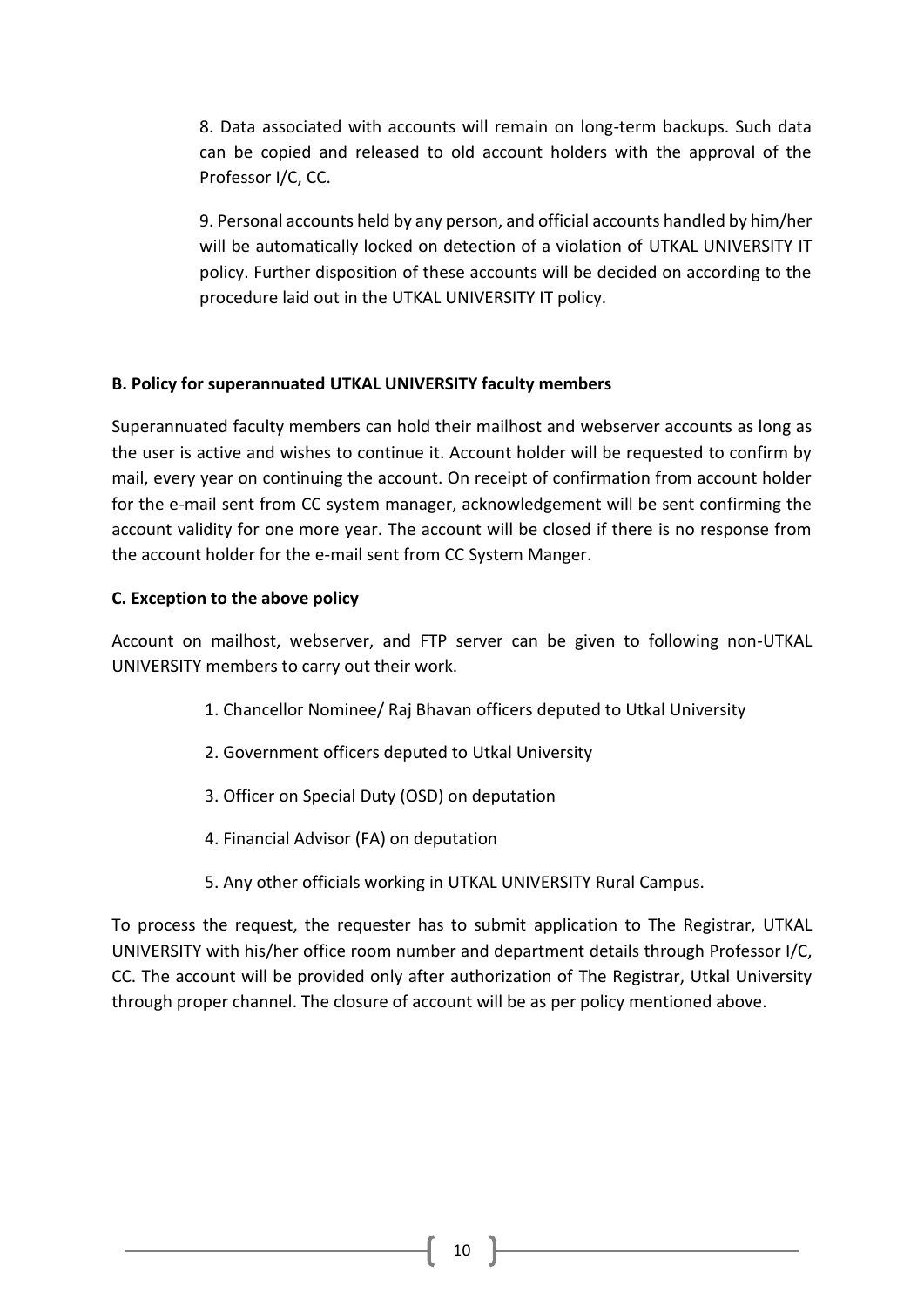# <span id="page-11-0"></span>Data integrity and confidentiality policy for System Manager/Network Administrators

The nature of their work gives System Manager/Network administrators complete access to almost all data preserved in, or passing through, systems and networks. The following guidelines should be strictly adhered to within UTKAL UNIVERSITY:

1. System Manager/Network administrators must not examine or modify user data of any kind except as authorized by the Vice Chancellor of UTKAL UNIVERSITY, or on the specific request of the user.

2. System Manager/Network administrators must not allow anyone else, including other system Manager/network administrators, to examine or modify user data of any kind, except when the others are authorized by the Vice Chancellor of UTKAL UNIVERSITY, or on the specific request of the user.

3. System Manager/Network administrators will track user metadata statistically only for the purposes of efficient service delivery, except as authorized by the Vice Chancellor of UTKAL UNIVERSITY, or on the specific request of the user.

4. Direct requests for access to user data, metadata, or other information, by external agencies, including law enforcement agencies, must be promptly redirected by recipient system Manager/network administrators to the Registrar of UTKAL UNIVERSITY. Guidelines 1, 2, and 3, above, remain in force even in such cases.

5. System Manger/Network administrators must insist that all users abide by the UTKAL UNIVERSITY IT Policy (maintained on the Computer Center's website).

6. In addition to the above guidelines, all system/network administrators must abide by the UTKAL UNIVERSITY IT Policy.

7. request for access to specific server or network log data has to be routed through the Professor I/C, Computer Centre with proper explanation.